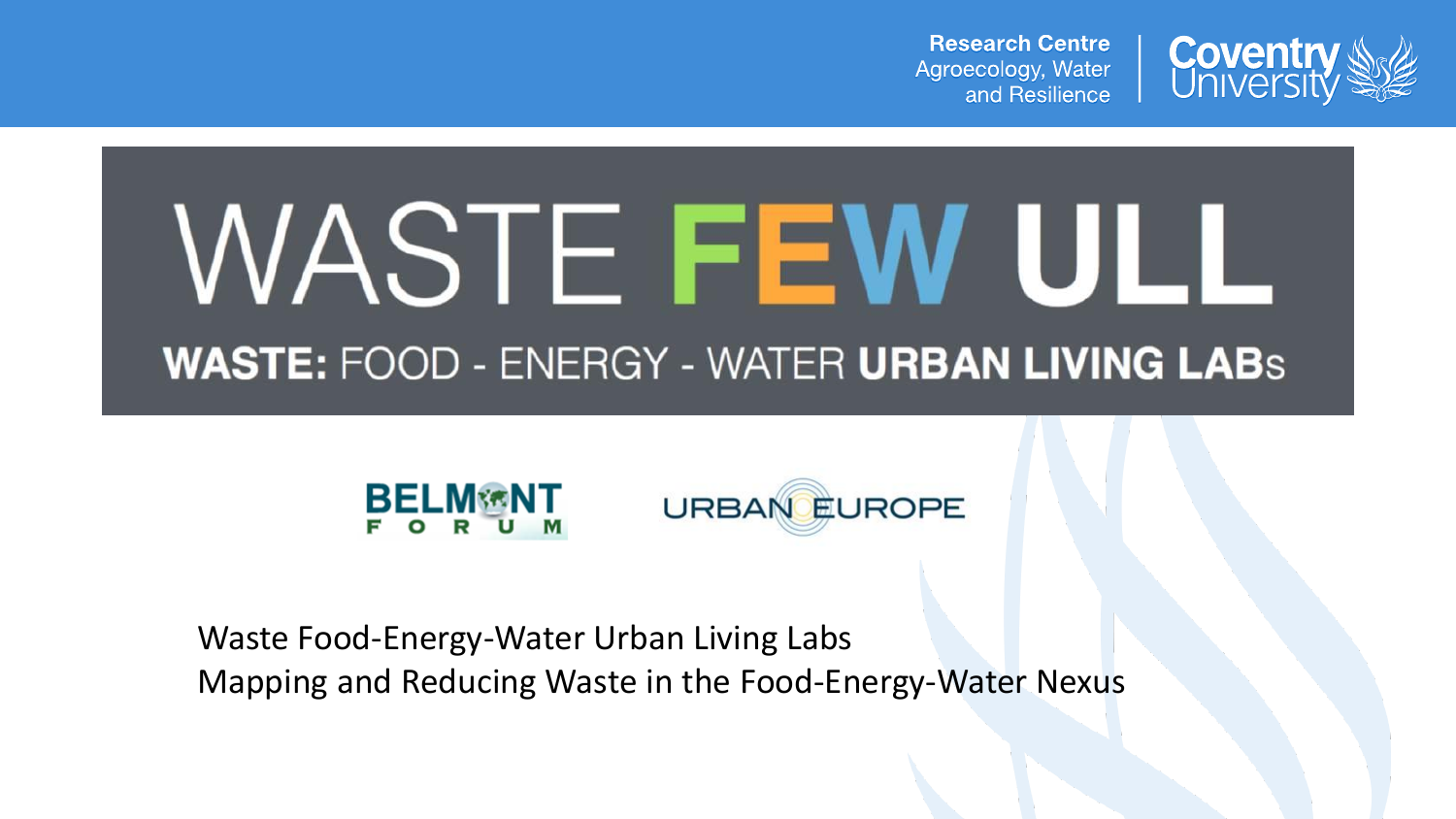

**Research Centre** Agroecology, Water and Resilience



Objectives and Outcomes

Milestones Deliverables Dates?

Post graduate students Impact

> NB! Started 1 June 2018 Finishes end March 2021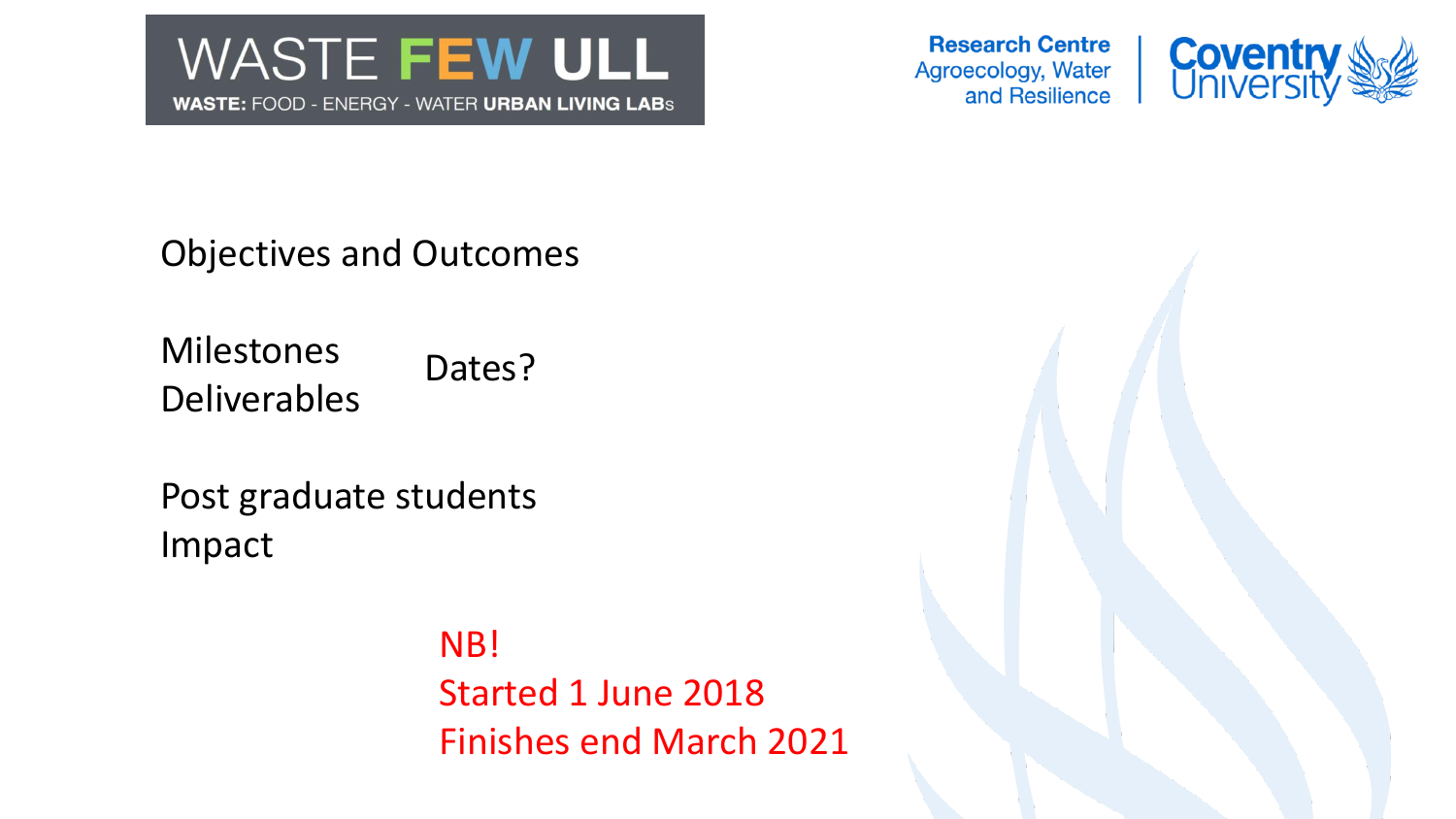### **WASTE FEW ULL WASTE: FOOD - ENERGY - WATER URBAN LIVING LABS**



#### **Objectives of WASTE FEW ULL**

- 1. Formally 'open' each ULL, with stakeholder groups
- 2. Co-create with ULL stakeholders an understanding of resource inefficiencies by sourcing data, mapping waste streams and agreeing focus areas
- 3. Agree likely pathways to impact in each ULL
- 4. Quantify in monetary terms the micro and macro-economic impact of these increased waste efficiencies, using both market and non-market valuation
- 5. Enable each ULL to close (or start to close) the loops in one to three critical resource flows
- 6. Establish a PhD-led knowledge exchange programme to share and analyse findings across all partner countries
- 7. Produce and disseminate a knowledge "tool-box" and public education resources to share with other urban regions around the world
- 8. Establish a strong network of all ULLs and associated collaborating organisations that will ensure the continuation of collaborative work after the end of the project (project legacy)
- 9. Deliver research excellence with participatory research methods

#### **Outcomes of WASTE FEW ULL**

- 1. Comprehensive mapping in each ULL of resource flows, existing inefficiencies, controlling agencies and endogenous/exogenous variables
- 2. Solutions to one to three specific WASTE FEW ULL inefficiencies agreed in each ULL
- 3. Economic valuations of cost-benefit (macro and non-market) in each ULL
- 4. Evidence of impact: influence count of public outreach, behaviour change, policy take up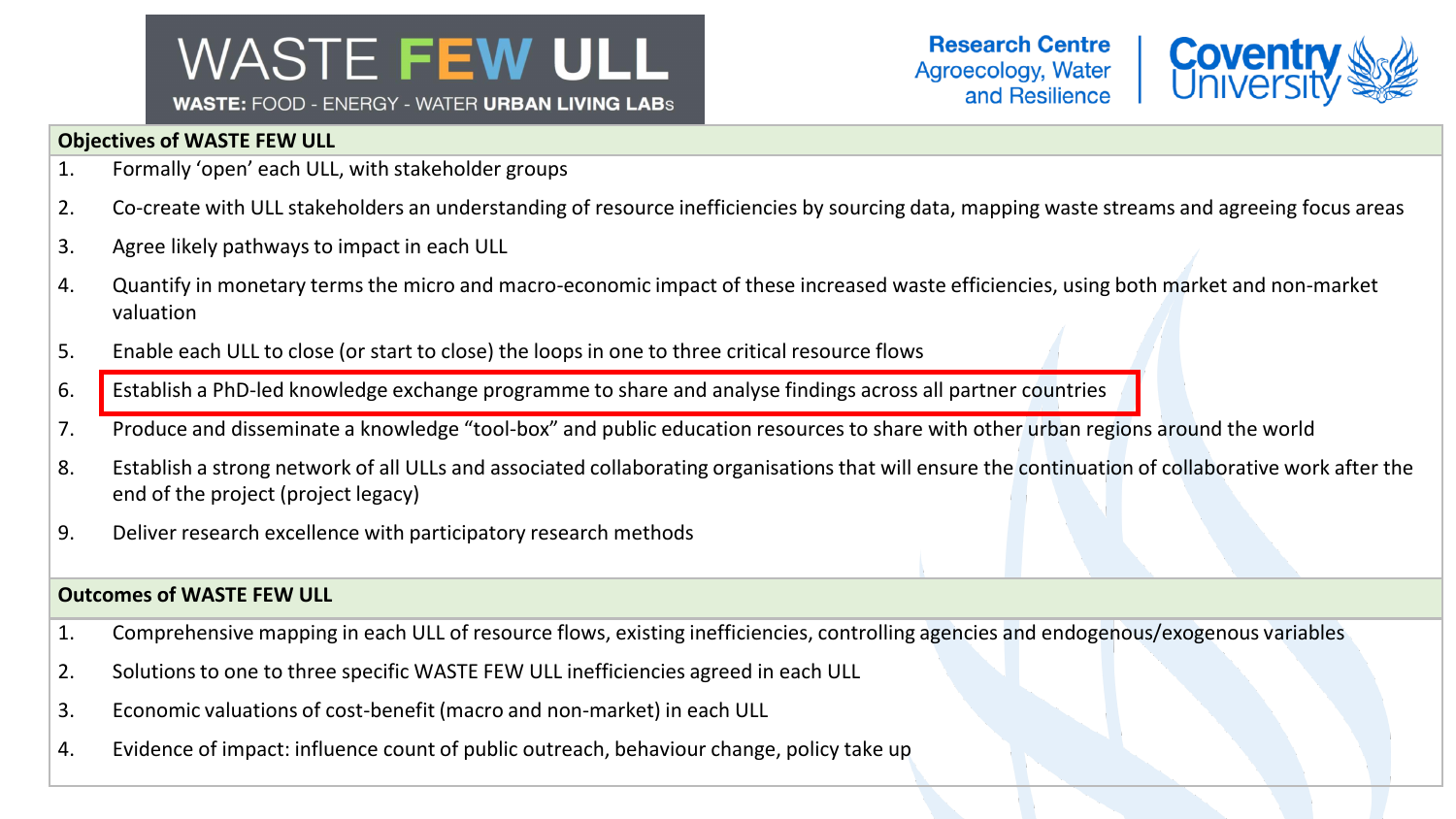## **WASTE FEW ULL WASTE: FOOD - ENERGY - WATER URBAN LIVING LABS**



|   | No Milestone name                                                                                                 | Work package(s)      | <b>Date</b>         |
|---|-------------------------------------------------------------------------------------------------------------------|----------------------|---------------------|
|   | 1 All ULLs established and kick-off meetings held and first international meeting                                 | All                  | End Nov 2018        |
|   | 2 Impact plan and all other project documentation ready and agreed*                                               | <b>WP1, WP2, WP5</b> | Working doc         |
|   | 3 Waste FEW ULL global website and resource repository ready and running                                          | WP1, WP7             | End May 2018        |
|   | 4 1st annual progress report ready**                                                                              | All                  | End May 2019        |
|   | 5 Survey with key performance indicators (KPIs) for project conducted***                                          | WP <sub>1</sub>      | <b>End Nov 2019</b> |
| 6 | Draft reports on non-market environmental and health impacts of ULL activities and draft<br>policy briefing ready | WP3, WP4, WP5, WP6   | End May 2020        |
|   | 7 2nd annual progress report ready                                                                                | All                  | End May 2020        |
|   | 8 Final ULL analysis and report                                                                                   | WP2, WP3             | End Feb 2021        |
|   | 9 Final international meeting - South Africa?                                                                     | All                  | End Feb 2021        |
|   | 10 Final Expenditure Statement****                                                                                | WP1                  | End March 2021      |

\* Working document; \*\* ResearchFish and Belmont reports;

\*\*\* Report based on Rotterdam meeting, check call documents; \*\*\*\* all financial reporting up to date (UK)